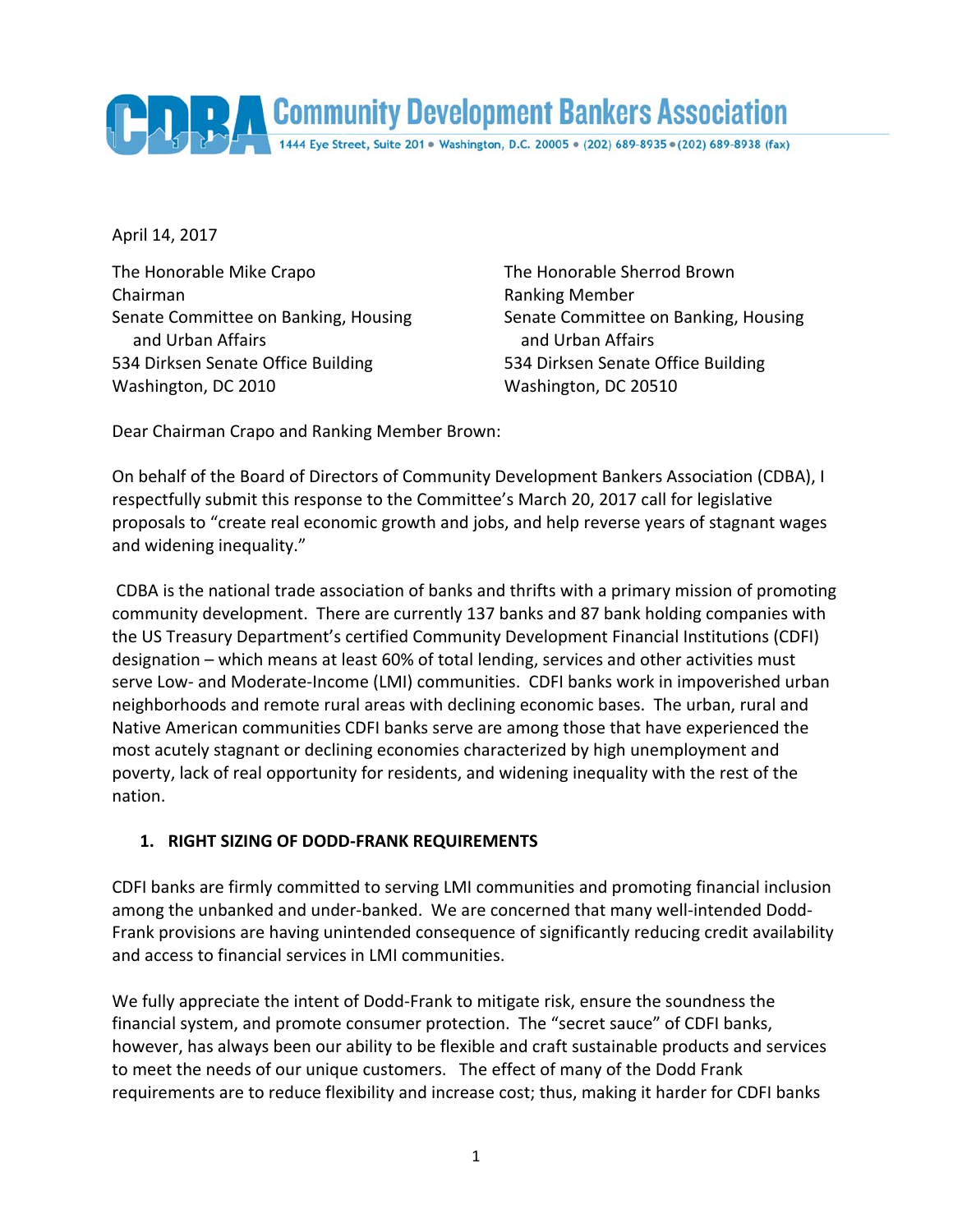to serve LMI communities. CDFI banks are among the smallest regulated financial institutions with an average total assets of \$341 million and the largest under \$3 billion. CDFI banks pose no or marginal systemic threat to the safety of the financial services sector; thus, should not be subject to the same requirements as the largest banks.

As a nation, we have already seen what happens when low‐income markets and vulnerable populations cannot access the banking system. Traditional financial institutions have abandoned these markets because of the higher costs and risks in serving the underserved people and places with declining economies. "But for" CDFIs, non-regulated predatory lenders and service providers fill the gaps further accelerating the economic hardship and decline. As the last decade has demonstrated, the consequences are dire not only for LMI families and communities, but for the economy as a whole.

**"Right sizing" regulations will promote economic growth in LMI communities by enabling CDFI banks to deliver products and services tailored to the needs of residents and businesses.**

**RECOMMENDATION: CDBA strongly supports legislative amendments directing the regulators to streamline or "right size" regulations for financial institutions based on asset‐ size and relative systemic risk to the financial system. We support legislative proposals that would streamline or exempt Dodd‐Frank requirements for banks under \$10 billion in total assets, especially those designated as CDFIs by the U.S. Treasury.** 

### **2. RECIPROCAL DEPOSITS**

CDFI banks operate in communities with modest discretionary income. We often find that income is insufficient to raise deposits needed to fund loans. Therefore, as an integral part of our strategy, we raise deposits from civic‐minded corporations, philanthropies, nonprofit institutions, and other local stakeholders. Our common experience demonstrates that investors are willing to place much larger deposits in CDFI banks if they are assured those deposits are secured. Many institutional depositors often have requirements that deposits be fully insured. Reciprocal deposits provide that assurance. Without access to large institutional deposits, many of our loans could not be made. In fact, CDFI banks are four times more likely to use reciprocal deposits than their peers. The problem is that reciprocal deposits are defined by the FDIC as brokered deposits despite the fact that they are relationship‐based and as stable as core deposits. Studies have shown that reciprocal deposits do not present any of the regulatory challenges that brokered deposits do.

**Enabling CDFI banks to access civic and mission‐focused deposits will promote economic growth in LMI communities by providing CDFIs access to deposits to fund loans that, in turn, generate economic activity.**

**RECOMMENDATION: CDBA recommends that reciprocal deposits be exempt from the definition of brokered deposits. See Attachment A.**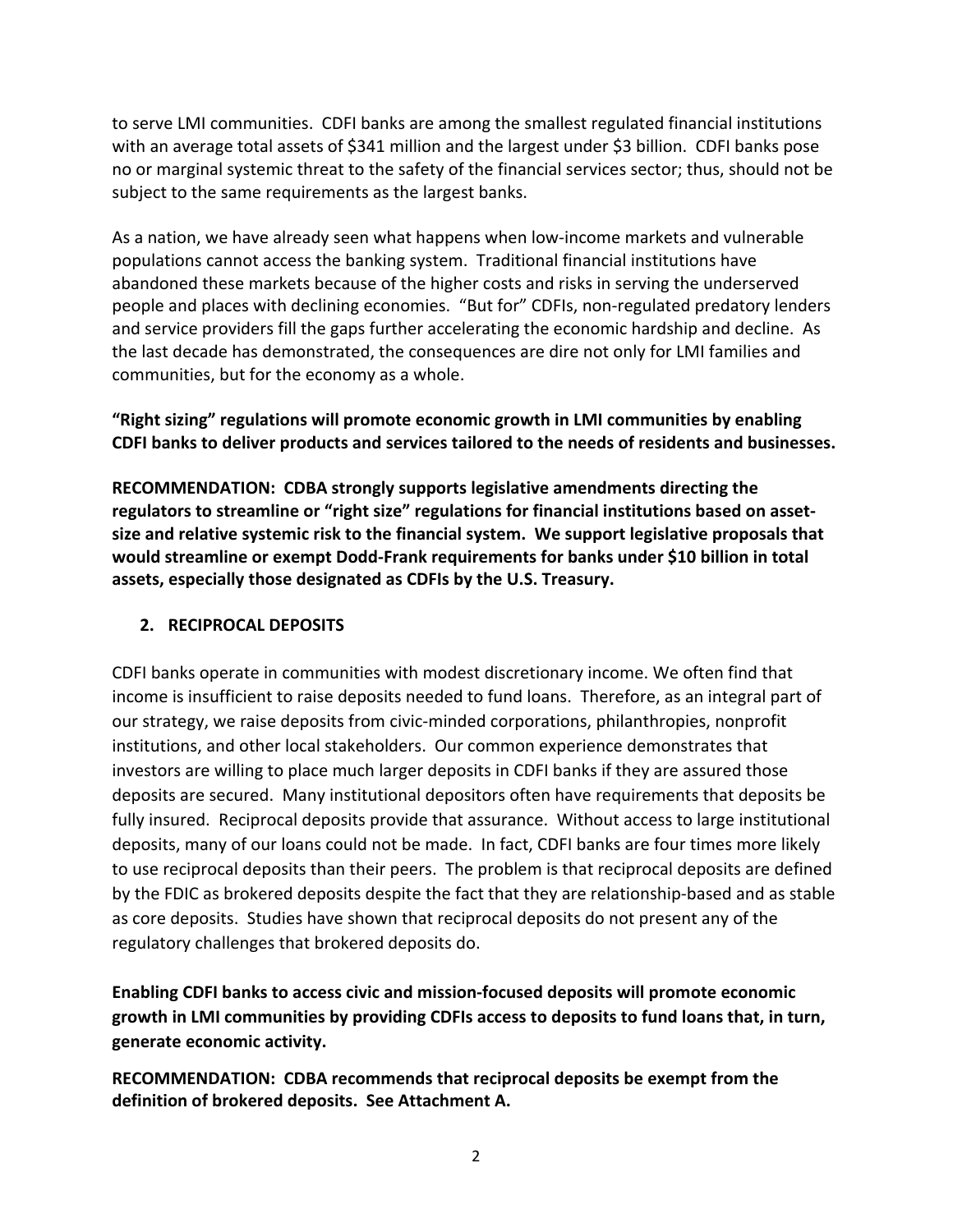#### **3. COMMUNITY REINVESTMENT ACT**

CDFI Banks strongly support the purposes and objectives of the Community Reinvestment Act (CRA). Enacted into law 40 years ago, the last significant regulatory overhaul of CRA was 20+ years ago. The financial services industry has radically changed in the last two decades, but CRA has not. As a result, CRA has lost some effectiveness for LMI communities. We believe that the CRA can continue to be a powerful tool to: (1) promote investment in LMI communities; and (2) support and expand the capacity of CDFI banks to serve underserved communities. With a few small changes, it could help CDFI banks expand their capacity, reach and impact.

Despite the 20+ years since CDFIs were first formally recognized by Federal policy makers and their strong performance in serving low‐income markets, CDFIs are not explicitly recognized under CRA in the same manner as Minority Depository Institutions and Low Income Credit Unions. Currently any bank can get CRA credit for providing financial or other support to an MDI or Low Income Credit Union regardless of whether or not the entity is located within a bank's designated Assessment Area. By contrast, a bank providing similar support can only get CRA consideration if the CDFI is located in or substantially serving a bank's designated CRA assessment area, and even in these cases, examiners have significant discretion over treatment.

CDFI banks should be afforded the same consideration as MDIs or Low Income Credit Unions because the CDFI standard targeting service to LMI communities is far more stringent. For example, there are 157 MDIs ‐‐ of which only 36 meet the CDFI standard of targeting at least 60% of their lending into low‐income communities. In recent years, the National Credit Union Administration (NCUA) has significantly revised the requirements for qualification as a Low Income Credit Union. Twenty years ago, less than 200 credit unions met this standard. Over the years, NCUA has amended the requirements and now fully one‐third (2,000+) of all credit unions qualify. By contrast, only 294 credit unions (4.5% of the sector) meet the more stringent CDFI requirements.

**Promoting partnerships between banks and CDFIs will promote economic growth in LMI communities. Enabling banks to receive CRA considerations for supporting all CDFIs** regardless of location is a "win-win" for everyone. CDFIs have a long and proven track record **of effectiveness in meeting the needs of low income communities.** 

**RECOMMENDATION: CDBA strongly recommends that investments in CDFIs receive the same treatment under CRA as investments made in MDIs and Low Income Credit Unions. See Attachment B.**

### **4. LEVELING THE PLAYING FIELD FOR REGULATED CDFIs**

Authorized in 1994, the US Treasury Department's Community Development Financial Institutions (CDFI) Fund provides capital to financial institutions with a primary mission of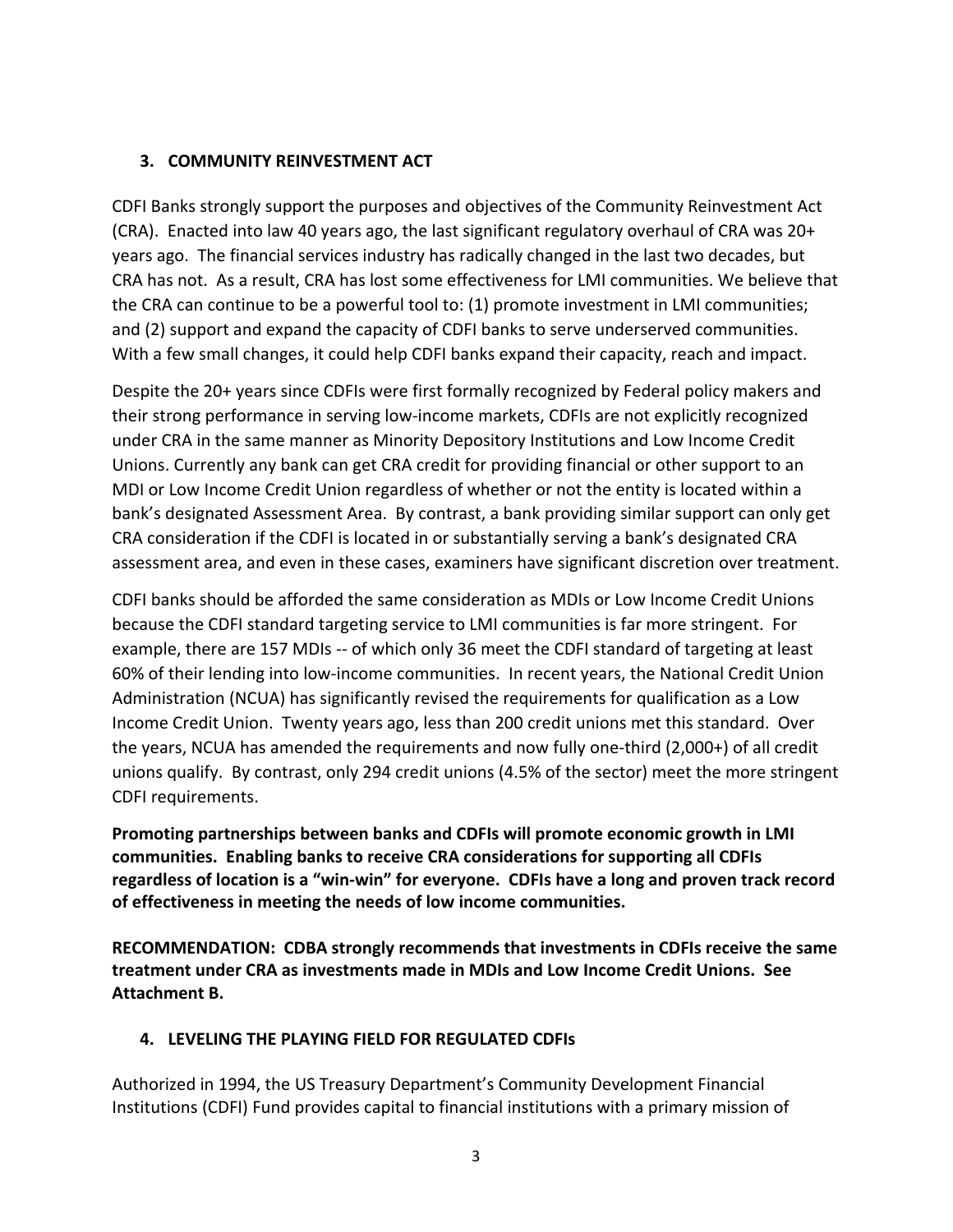community development as a strategy to address "critical social and economic problems arising in part from the lack of economic growth, people living in poverty, and the lack of employment and other opportunities." Over the past 20 years, the CDFI Fund has done a highly effective job in allocating \$2.44 billion to CDFIs serving distressed urban and rural communities across the nation. Such funding has enabled CDFIs to provide credit and financial services to millions of low‐income people and communities that would not otherwise not have been served.

When the CDFI Fund was created, the legislative record clearly indicates that Congress intended for the CDFI Program to serve all sectors of the highly diverse CDFI industry, including regulated banks and credit unions, and unregulated nonprofit loan funds and venture capital funds. The CDFI Program's evaluation process combines this highly diverse group of institutions into a single applicant pool. Funding decisions are based on scored and ranked applications.

The use of a single application pool in the review process has numerous elements that create unintended – but real – bias that make it difficult for regulated CDFIs to compete with unregulated CDFIs.

The industry includes strong, impactful CDFIs across all sectors. Yet, the "one-size-fits-all" evaluation process results in an imbalanced distribution of resources (see attachment). As of February 2016, there were 136 CDFI banks with 87 CDFI bank holding companies, and 294 CDFI credit unions certified by the CDFI Fund. Collectively, these institutions represent approximately 89% of the total assets of the entire CDFI sector. Over 1996‐2016, CDFI banks and credit unions have only received 6% and 11%, respectively, of the total CDFI Program awards. By contrast, non-regulated loan funds received 81% of all funds (but represent only half of all CDFIs and 11% of the total assets of the industry). Regulated CDFIs are distinct because they have a greater capacity to leverage small amounts of equity to raise deposits that, in turn, supports new lending in their communities. For example, \$1 of equity in a CDFI bank can leverage up to \$12 of deposits for relending purposes. Non-regulated CDFIs leverage funds at significantly lower levels. To fulfill Congressional intent, it is important for the CDFI Fund to serve the entire CDFI industry – not just one subsector.

**Creating a level playing field in the CDFI Program evaluation process between regulated and non‐regulated CDFIs will promote economic growth in underserved communities that have not fully benefitted from the Program – particularly in rural communities – where a large portion of regulated CDFIs operate.**

**RECOMMENDATION: CDBA strongly recommends that the CDFI Fund's authorizing statute be amended to empower the CDFI Fund to redesign its evaluation process such that it results in a diverse group of awardees by institutional type, including regulated and non‐regulated CDFIs, that is proportional to the applicant pool for each funding round. Attachments C and D.**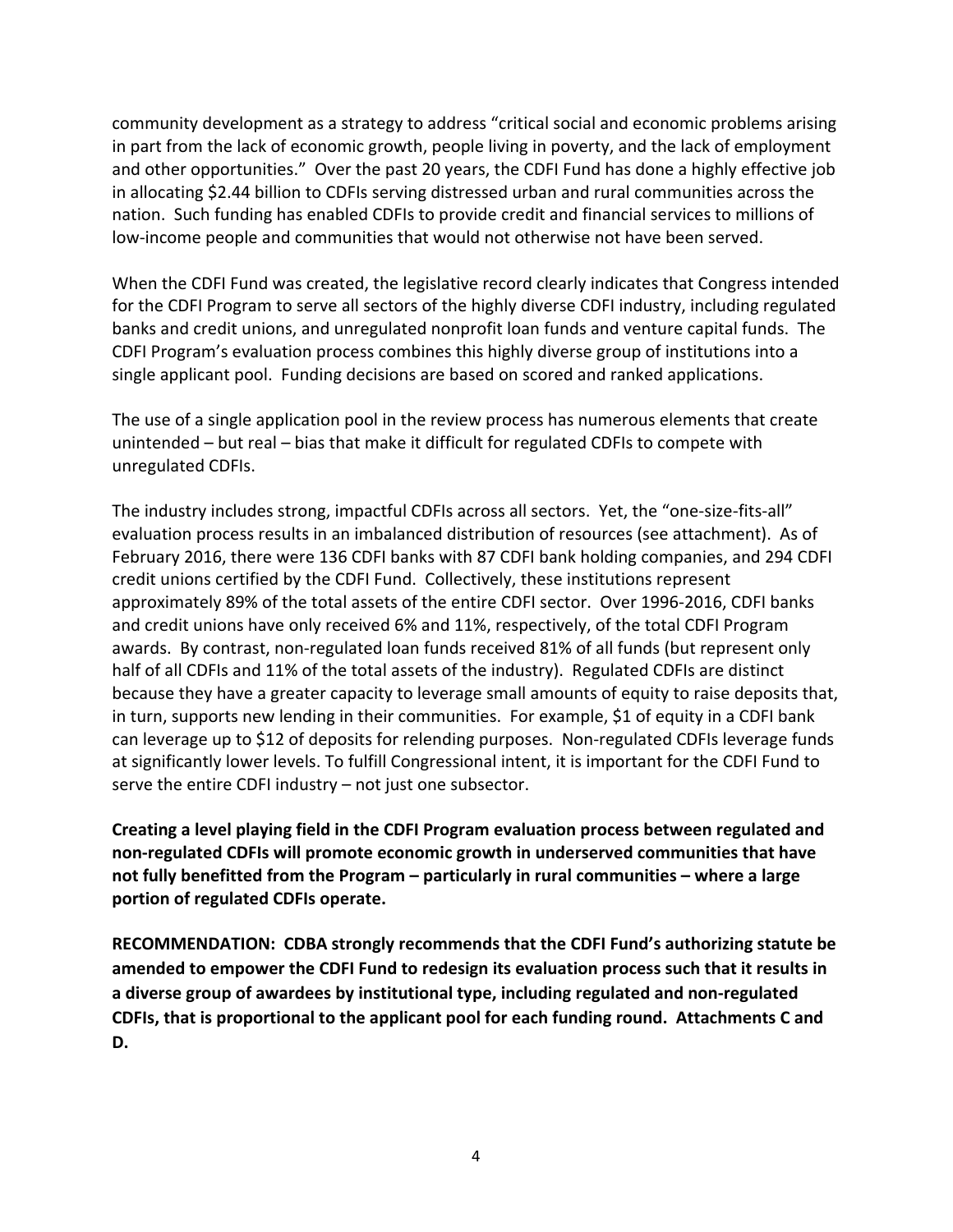On behalf of the members of CDBA, I thank you for the opportunity to submit proposals to create real economic growth, promote job creation, and reverse widening inequality. CDFI banks specialize in serving the most marginalized communities and unbanked and underbanked consumers. We fully share the concerns of lawmakers about protecting the soundness of the financial system and promoting consumer protection. We believe that some modest modifications to the nation's current banking laws could make a significant difference in the economic well‐being of LMI communities across the nation.

We welcome the opportunity to continue this dialogue with members of the Committee. Thank you for considering these important matters. Please contact me at 202‐689‐8935 ext. 222 or jacokesj@pcgloanfund.org.

Sincerely,

Tackes

Jeannine Jacokes Chief Executive Officer On Behalf of the Membership of the Community Development Bankers Association

ABC Bank (IL) Albina Community Bank (OR) BankFirst Financial Services (MS) Bank of Anguilla (MS) Bank of Commerce (MS) Bank of Kilmichael (MS) Bank of Lake Village (AR) Bank of Montgomery (LA) Bank of Rio Vista (CA) Bank of Vernon (AL) Bank of Winona BankPlus (MS) Beneficial State Bank (CA) Broadway Federal Bank (CA) Carver Federal Savings Bank (NY) Carver State Bank (GA) Central Bank of Kansas City (MO) Century Bank of the Ozarks (MO) Citizens National Bank (MS) City First Bank of D.C., N.A. (DC) City National Bank of New Jersey (NJ) Commercial Bank (MS) Community Bancshares of Mississippi (MS) Community Bank of the Bay (CA)

Farmers & Merchants Bank (MS) First American International Bank (NY) First Eagle Bank (IL) First Independence Bank (MI) First Security Bank (MS) First SouthWest Bank (CO) FNBC Bank (AR) Guaranty Bank and Trust Company (MS) Illinois Service Federal (IL) Industrial Bank (DC) International Bank of Chicago (IL) Legacy Bank and Trust (MO) Mechanics and Farmers Bank (NC) Merchants and Planters Bank (MS) Metro Bank (KY) Mission National Bank (CA) Mission Valley Bank (CA) Native American Bank, N.A. (CO) Neighborhood National Bank (CA) NOAH Bank (PA) Northern Hancock Bank & Trust (WV) OneUnited Bank (MA) Pan American Bank (IL) Peoples Bank (MS)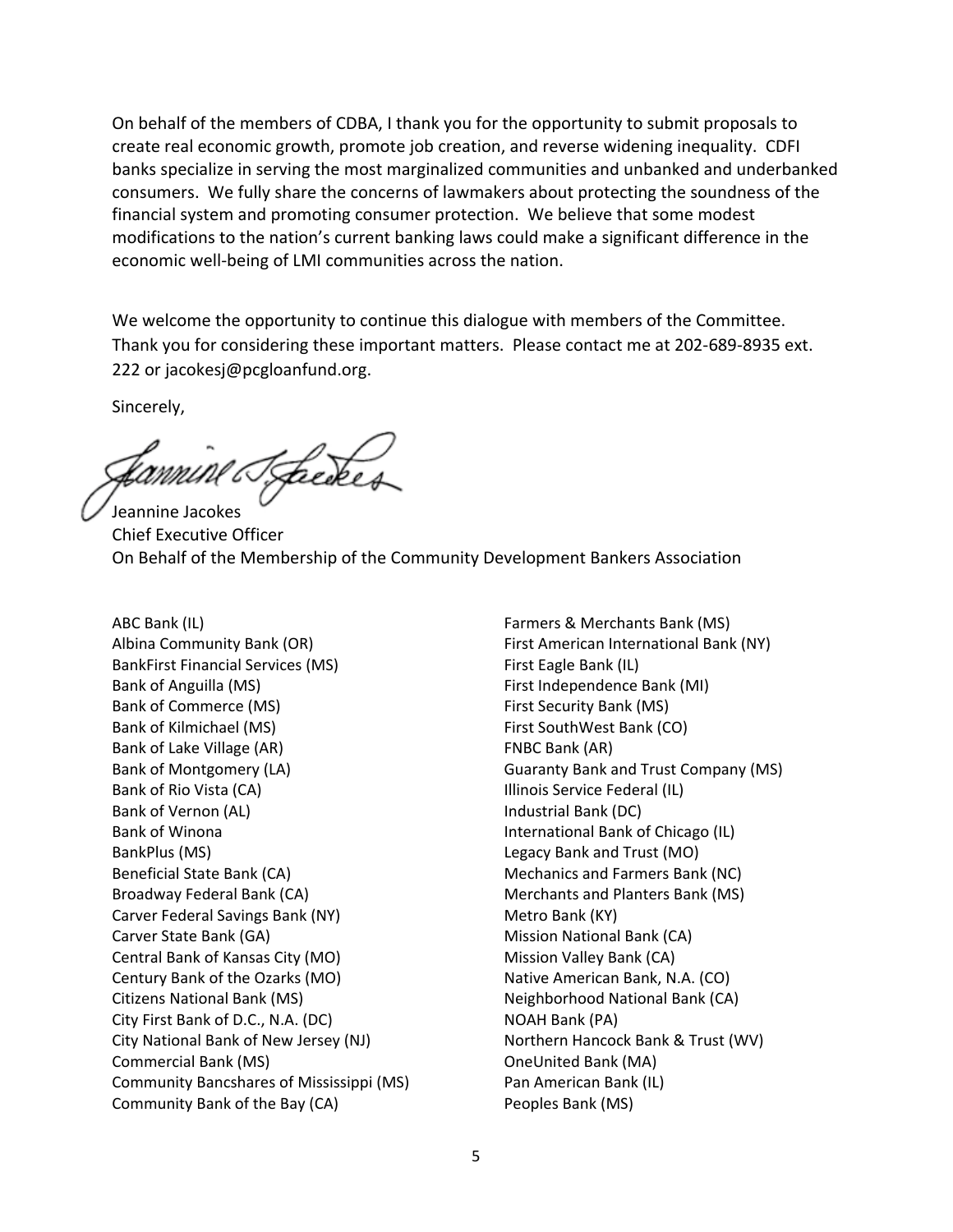Planters Bank (MS) PriorityOne Bank (MS) Richland State Bank (LA) RiverHills Bank (MS) Security Federal Bank (SC) Southern Bancorp, Inc. (AR) Spring Bank (NY) Start Community Bank (CT) State Bank & Trust Company (MS) Sunrise Banks (MN) Sycamore Bank The First, A National Banking Assoc. (MS) The Jefferson Bank (MS) United Bank (AL) Urban Partnership Bank (IL) Virginia Community Capital (VA)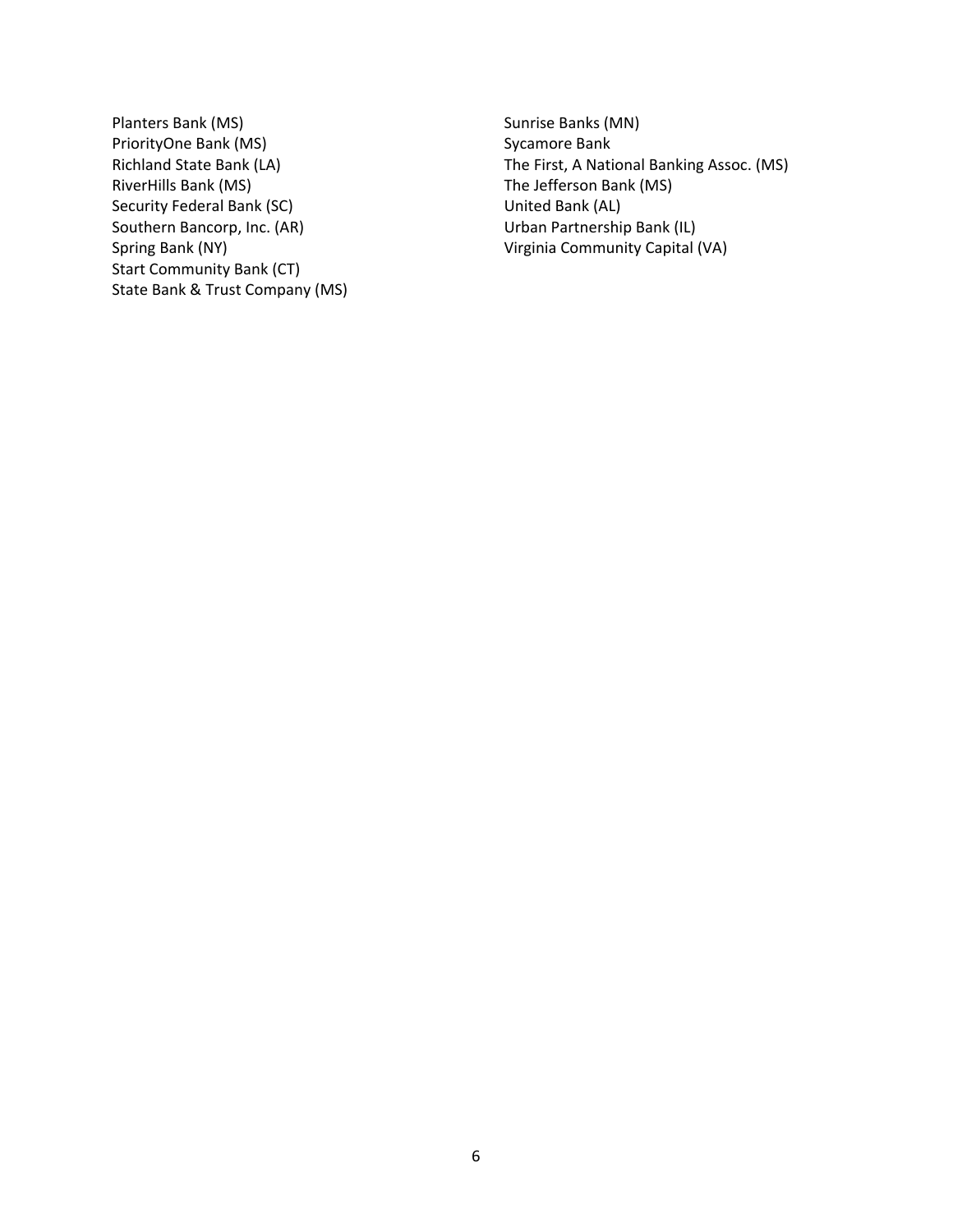#### **Attachment A**

#### **PROPOSAL FOR PROMOTING ECONOMIC GROWTH**

### **RECOMMENDATIONS FOR SUPPORTING CDFI AND MINORITY DEPOSITS IN RAISING MISSION DEPOSITS**

CDFI banks operate in communities with modest discretionary income. They often find that income is insufficient to raise deposits needed to fund loans. Therefore, an integral part of many CDFI banks' strategy is to raise deposits from civic-minded corporations, nonprofit institutions, and other local stakeholders. Their common experience demonstrates that investors are willing to place much larger deposits in CDFI banks if those deposits are insured. Many institutional depositors often have requirements that deposits be fully‐insured. Reciprocal deposits provide that assurance. Without access to large institutional deposits, many of our loans could not be made.

Reciprocal deposits are deposits that banks receive through a deposit placement network in return for placing the same amount of deposits with other banks in the network. For example, Bank A might have a customer -- a local foundation or government, for example -- that wishes to deposit \$500,000 in a local bank to help fund local lending, but wants it all FDIC insured. The FDIC insurance limit is \$250,000. Bank A would use the deposit network to place \$250,000 in Bank B for the customer, but at the same time would also receive a \$250,000 deposit from Bank C, which is also in the network. Note that Bank A's customer does this entirely with the local bank, which has the full \$500,000 in deposits with which to make loans and investments in the local community. Such a deposit is a core deposit to the bank: it is a local customer and the deposit interest rate paid is the local rate of that bank.

Reciprocal deposits are covered by the definition of brokered deposits in Section 29 of the Federal Deposit Insurance Act, which was enacted before reciprocal deposits were invented, and therefore by the restrictions on brokered deposits in that law. Under Section 29, when a bank falls from well‐capitalized to adequately capitalized the bank must stop taking reciprocals and, unless it receives a waiver from the FDIC, let its existing reciprocal deposits run off as they mature. The waiver is not automatic and is time consuming. Section 29 has a chilling effect on banks' use of reciprocal deposits and therefore on their ability to fund economic growth in their communities.

H.R. 4116 was introduced on November 19, 2015, by Rep. Gwen Moore and Rep. Tom Emmer. It was co-sponsored by 16 other House members: eight Democrats including House Financial Services Committee Ranking Member Maxine Waters (CA), and eight Republicans. It was the subject of a House Financial Institutions Subcommittee hearing on September 9, 2016.

A companion bill, S. 3373, was introduced on September 21, 2016 by Sen. Mark Warner and Sen. Jerry Moran. It was co‐sponsored by Sen. Mike Crapo, Sen. John Boozman, and Sen. Heidi Heitkamp.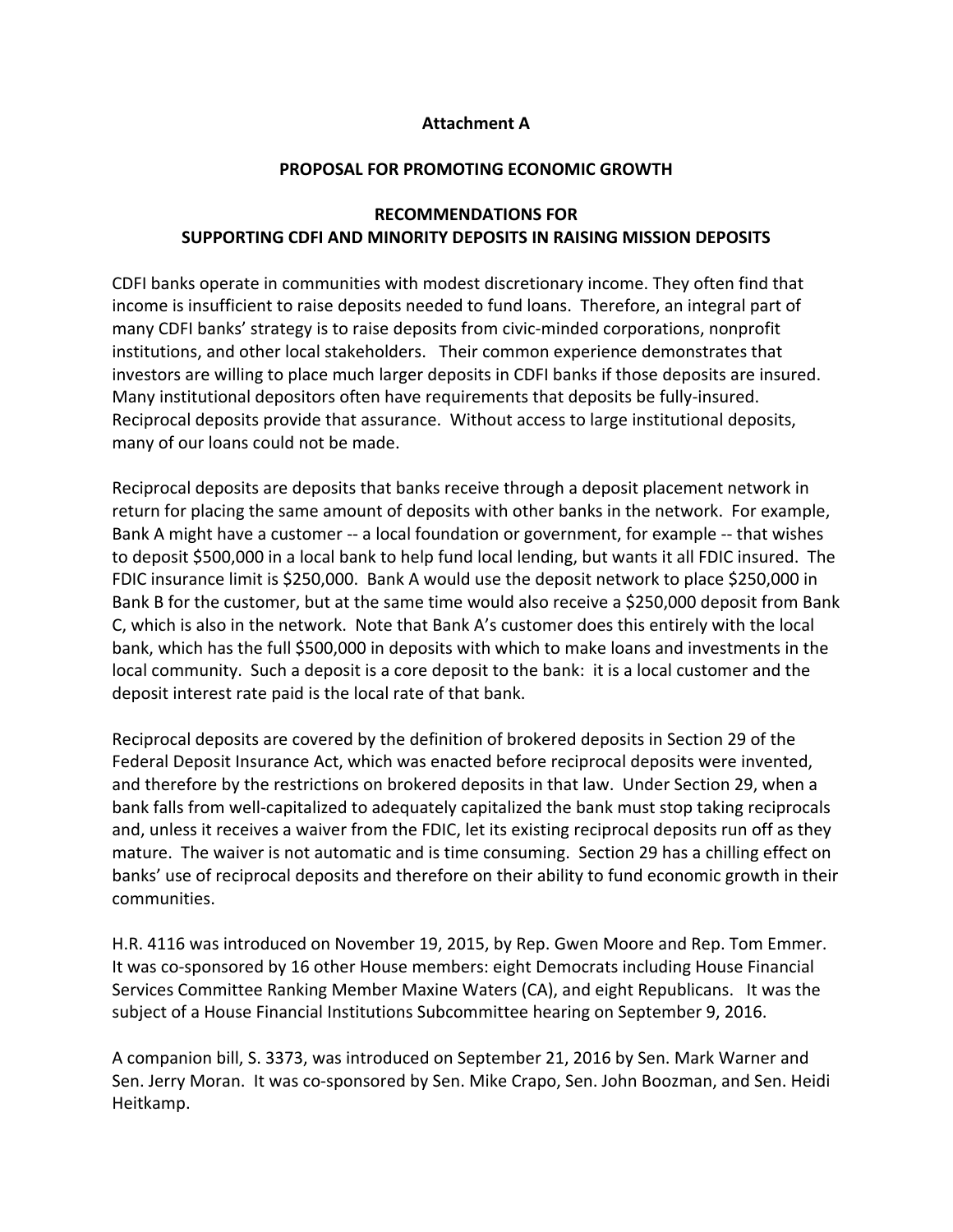These legislative proposals would create a limited exception from the Section 29 definition of brokered deposits for reciprocal deposits. The legislation would simply allow banks to maintain the level of reciprocal deposits they have on their books if they become adequately capitalized. It would not enable banks to increase them. In effect, the legislation would create the functional equivalent of an automatic waiver. However, the total amount of reciprocal deposits at a bank covered by this limited exception could not exceed the lesser of \$10 billion or an amount equal to 20 percent of the total liabilities of the bank. In effect, these limits would target the legislation to benefit community and regional banks. Community and regional banks hold the overwhelming majority of reciprocal deposits, about 94 percent of the total. Reciprocal deposits enable community and regional banks to compete more equally with the largest national and global institutions.

### Impact on Economic Growth and on the Ability of Consumers, Market Participants, and Financial Companies to Participate in the Economy

Small businesses support economic growth and community banks support small businesses. According to the U.S. Small Business Administration, small businesses provide 55 percent of all jobs and they have provided 66 percent of all net new jobs since the 1970s. Since 1990, as big business eliminated four million jobs, small businesses added eight million new jobs. Today, small businesses account for 54 percent of all U.S. sales.

As the Independent Community Bankers of America summarizes, community banks make more than 50 percent of the loans to the small businesses that create two out of three of all new jobs in America even though community banks hold less that 20 percent of banking industry assets. (And community banks also make 82 percent of all agricultural loans.)

In 2016, according to the Federal Deposit Insurance Corporation, community banks expanded loans to small businesses by \$6.4 billion, more than twice the rate of non-community banks (\$3.1 billion).

Deposits, however, have increasingly flowed to the largest financial institutions in recent years and national capital markets have long met the financial needs of large institutions. The big have gotten bigger and the banking industry has become more concentrated. Large institutions focus on large borrowers and standardized loans, such as lines of credit and credit cards, because large banks can most efficiently make loans where the transaction costs per dollar are small. Or, as Scott Shane, professor of entrepreneurial studies at Case Western Reserve University, noted: "Many big banks avoid extending credit to small companies because small business loans are time intensive, hard to automate, tough to securitize and expensive to underwrite and service." A significant consequence of this transformation to national credit markets is its effect on local credit markets.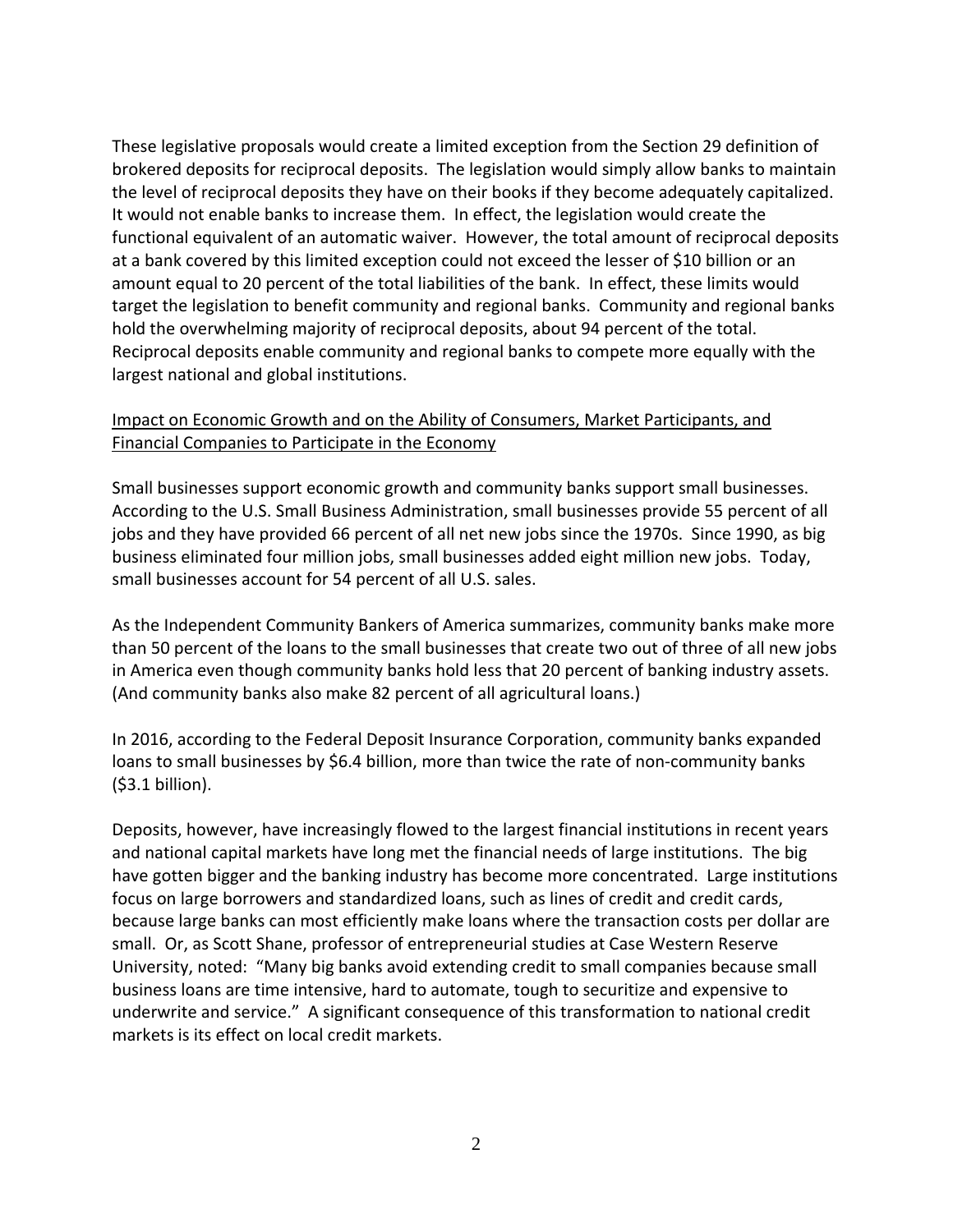To make money on non‐standard loans, such as financing a small business, requires knowledge of the borrower and the local market, as well as close monitoring. Community bankers have such knowledge and proximity.

To make loans, however, community banks need deposits. Reciprocal deposits keep local deposits in local banks instead of the funds flowing to non‐banks or to large institutions in money centers. In doing so, reciprocal deposits enable community banks to make more loans available to local businesses and for local community development. Reciprocal deposits are especially of value to local governments, which want their money kept in their communities, but want, or are required, to have it insured. That is why all fifty states and the District of Columbia have enacted laws or, in a few cases, issued administrative rulings, to enable their local governments to place funds in reciprocal deposits.

Reciprocal deposits are especially important to Community Development Banks and Minority Depository Institutions (MDIs) – which are all specialized community banks. These types of institutions often serve low and moderate income communities that do not contain significant sources of deposits. Institutional depositors, such as foundations and local governments, are willing to invest significant deposits in Community Development Banks and MDIs if they are assured those deposits are secured. Further, many of these depositors often have requirements that their deposits be fully insured. Reciprocal deposits provide that assurance. Without access to large institutional deposits, Community Development Banks and MDIs would not have been able to make many of the loans we have made. Community Development Banks use reciprocal deposits at a rate *four times* the national average, while MDIs use reciprocal deposits at *six times* the average rate.

To better understand the scope of the issue, in 2015 the Community Development Bankers Association (CDBA) and the National Bankers Association (NBA) undertook a joint survey of 126 institutions. Fifty-five – or 43.6 percent – responded, a very high response rate. Of the respondents, 78 percent said that they currently use reciprocal deposits or have in the past. More than 75 percent, however, said they have limited their use of reciprocal deposits due to perceived stigma, regulatory pressure, or concerns about their availability if the institution became less than well capitalized. Almost 95 percent said that there was a need to exempt reciprocal deposits from the definition of brokered deposits to settle any uncertainty as to their status. Lastly, 87 percent said they would expand their use of reciprocal deposits if they were exempted from the definition of brokered deposit.

In conclusion, more reciprocal deposits would result in more loans at community banks, the chief source of financing for America's small businesses ‐‐ the engines that drive our economy today --and more loans in the communities that need loans the most. That is why S. 3373 was supported by the CDBA, the NBA, ICBA and ABA.

### Proposed Legislative Language (Text of S.3373):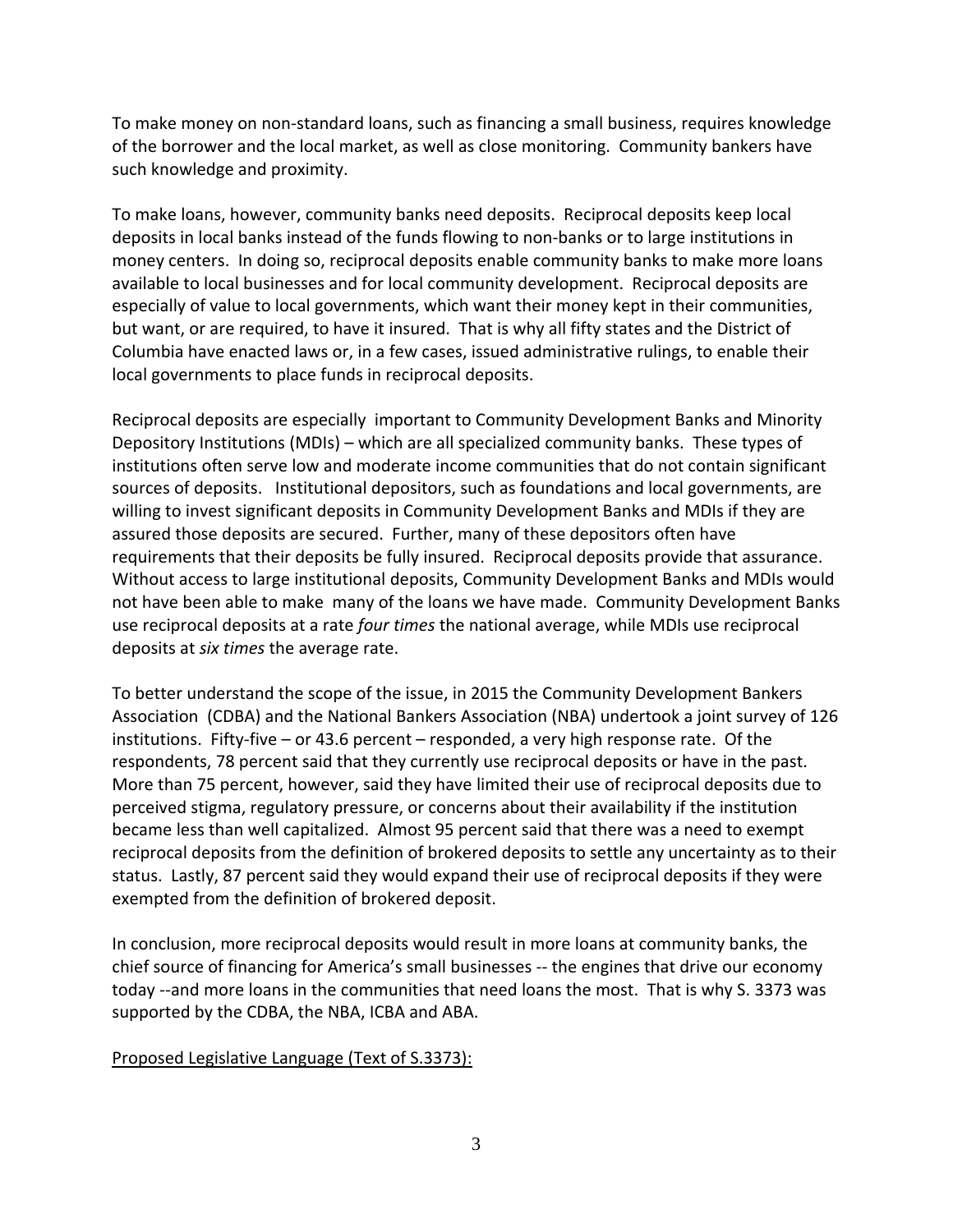S. 3373

To amend the Federal Deposit Insurance Act to ensure that the reciprocal deposits of an insured depository institution are not considered to be funds obtained by or through a deposit broker, and for other purposes.

## IN THE SENATE OF THE UNITED STATES September 21, 2016

Mr. Warner (for himself and Mr. Moran) introduced the following bill; which was read twice and referred to the Committee on Banking, Housing, and Urban Affairs

## **A BILL**

To amend the Federal Deposit Insurance Act to ensure that the reciprocal deposits of an insured depository institution are not considered to be funds obtained by or through a deposit broker, and for other purposes.

*Be it enacted by the Senate and House of Representatives of the United States of America in Congress assembled,*

SECTION 1. Limited exception for reciprocal deposits.

(a) In general.—Section 29 of the Federal Deposit Insurance Act  $(12 \text{ U.S.C. } 1831 \text{ f})$  is amended by adding at the end the following:

"(i) Limited exception for reciprocal deposits.—

"(1) DEFINITIONS.—In this subsection:

"(A) AGENT INSTITUTION.—The term 'agent institution' means an insured depository institution that places a covered deposit through a deposit placement network at other insured depository institutions in amounts that are less than or equal to the standard maximum deposit insurance amount, specifying the interest rate to be paid for such amounts, if the agent institution—

"(i) (I) when most recently examined under section  $10(d)$  was found to have a composite condition of outstanding or good; and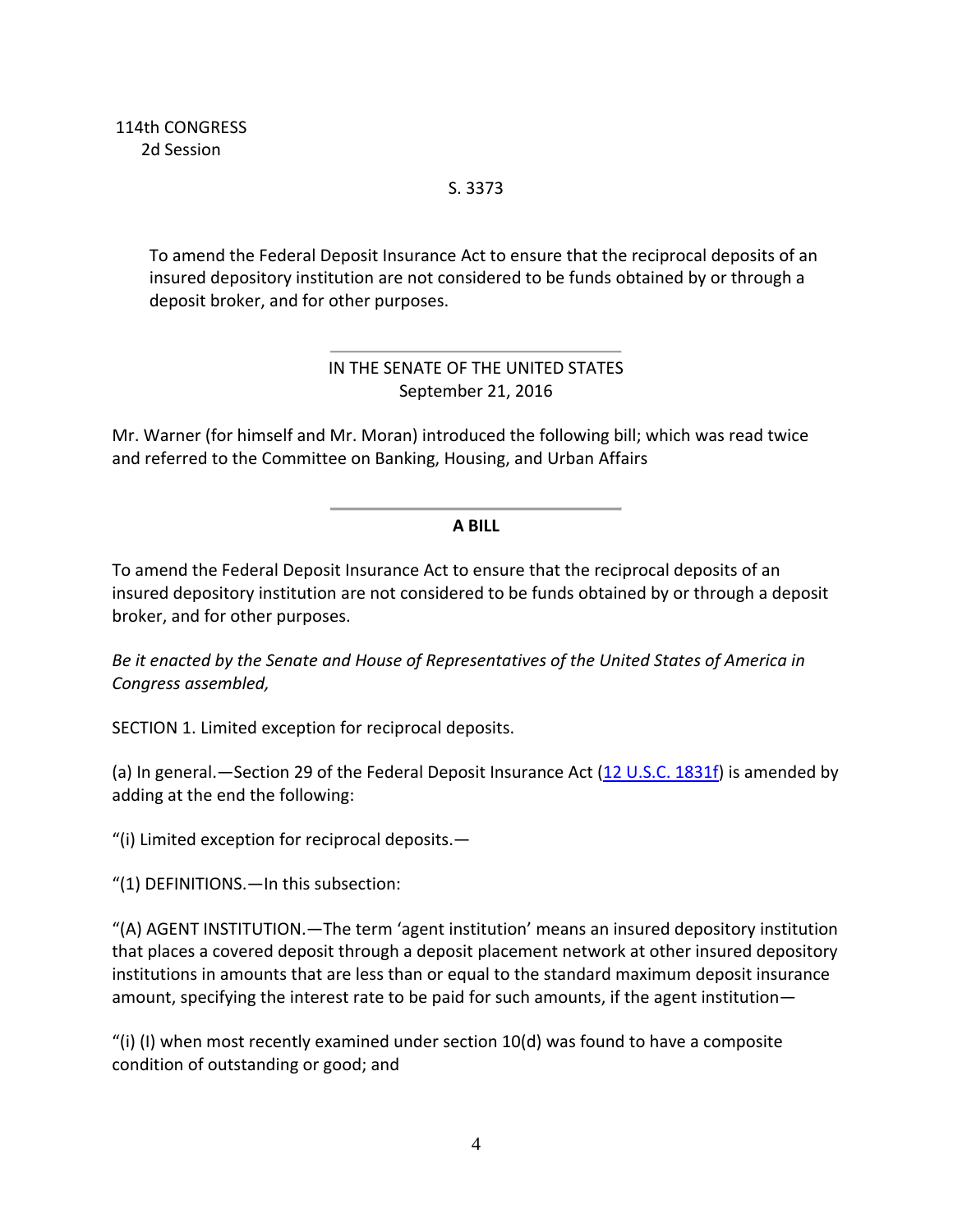"(II) is well capitalized (as defined in section 38(b));

"(ii) has obtained a waiver pursuant to subsection (c); or

"(iii) does not receive an amount of reciprocal deposits that causes the total amount of reciprocal deposits held by the agent institution to be greater than the average of the total amount of reciprocal deposits held by the agent institution on the last day of each of the 4 calendar quarters preceding the calendar quarter in which the agent institution was found not to have a composite condition of outstanding or good or was determined to be not well capitalized.

"(B) COVERED DEPOSIT.—The term 'covered deposit' means a deposit that—

"(i) is submitted for placement through a deposit placement network by an agent institution; and

"(ii) does not consist of funds that were obtained for the agent institution, directly or indirectly, by or through a deposit broker before submission for placement through a deposit placement network.

"(C) DEPOSIT PLACEMENT NETWORK.—The term 'deposit placement network' means a network in which an insured depository institution participates, together with other insured depository institutions, for the processing and receipt of reciprocal deposits.

"(D) NETWORK MEMBER BANK.—The term 'network member bank' means an insured depository institution that is a member of a deposit placement network.

"(E) RECIPROCAL DEPOSITS.—The term 'reciprocal deposits' means deposits received by an agent institution through a deposit placement network with the same maturity (if any) and in the same aggregate amount as covered deposits placed by the agent institution in other network member banks.

"(2) CONSIDERATION OF RECIPROCAL DEPOSITS.—Reciprocal deposits of an insured depository institution shall not be considered to be funds obtained, directly or indirectly, by or through a deposit broker to the extent that the total amount of such reciprocal deposits does not exceed the lesser of—

"(A) \$10,000,000,000; or

"(B) an amount equal to 20 percent of the total liabilities of the insured depository institution.

"(3) RULE OF CONSTRUCTION.—Nothing in this subsection shall be construed to limit the authority of the corporation to require, on a case-by-case basis, that an agent institution that is less than adequately capitalized (as defined in section 38(b)) not accept particular types of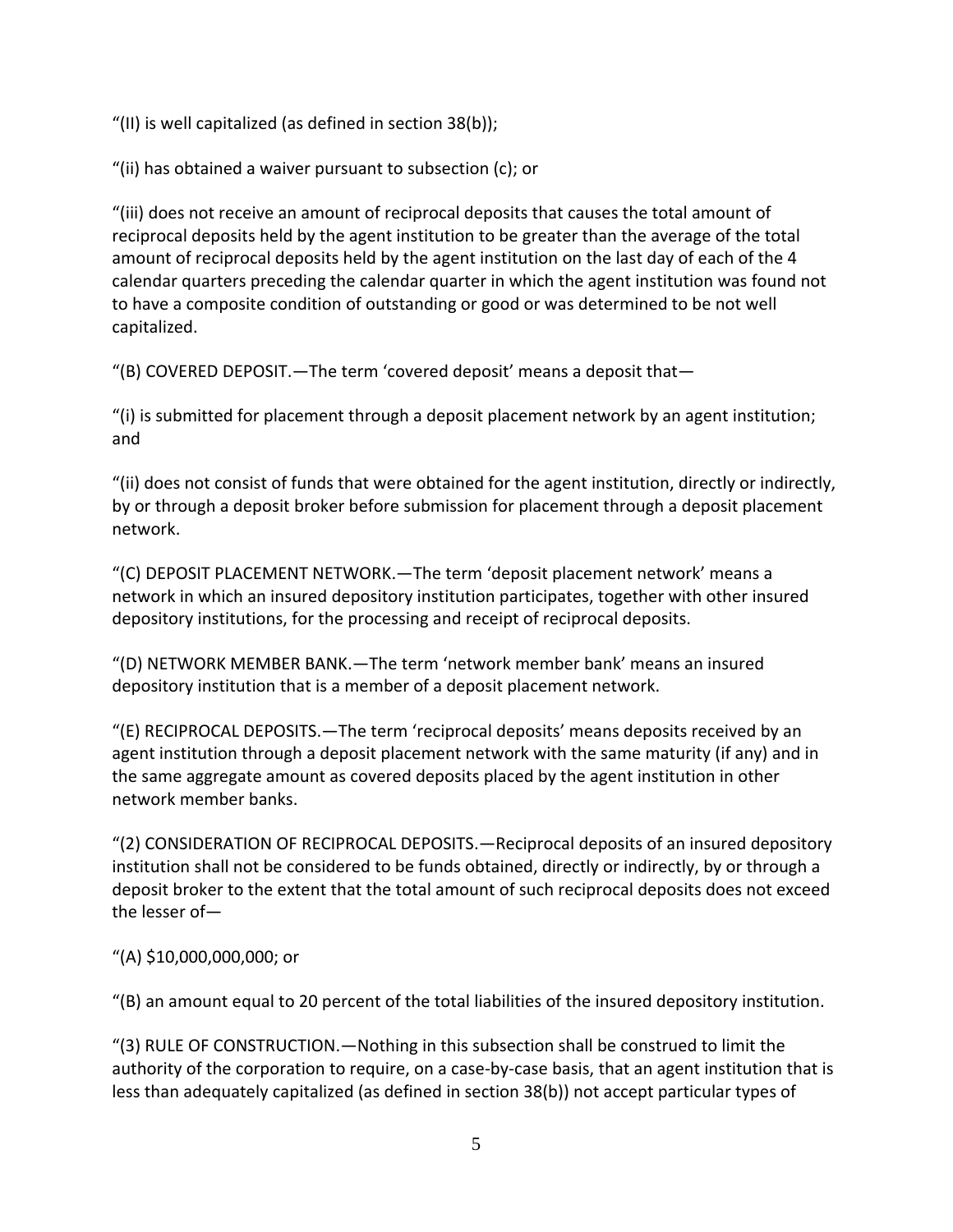deposits upon finding that the acceptance of such deposits constitutes an unsafe or unsound practice with respect to such institution.".

(b) Applicability.—Nothing in the amendments made by this Act shall be construed to limit the application of any provision of the Federal Deposit Insurance Act (12 U.S.C. 1811 et seq.), other than section 29 of that Act (12 U.S.C. 1831f), to an insured depository institution (as defined in section 3 of that Act (12 U.S.C. 1813)).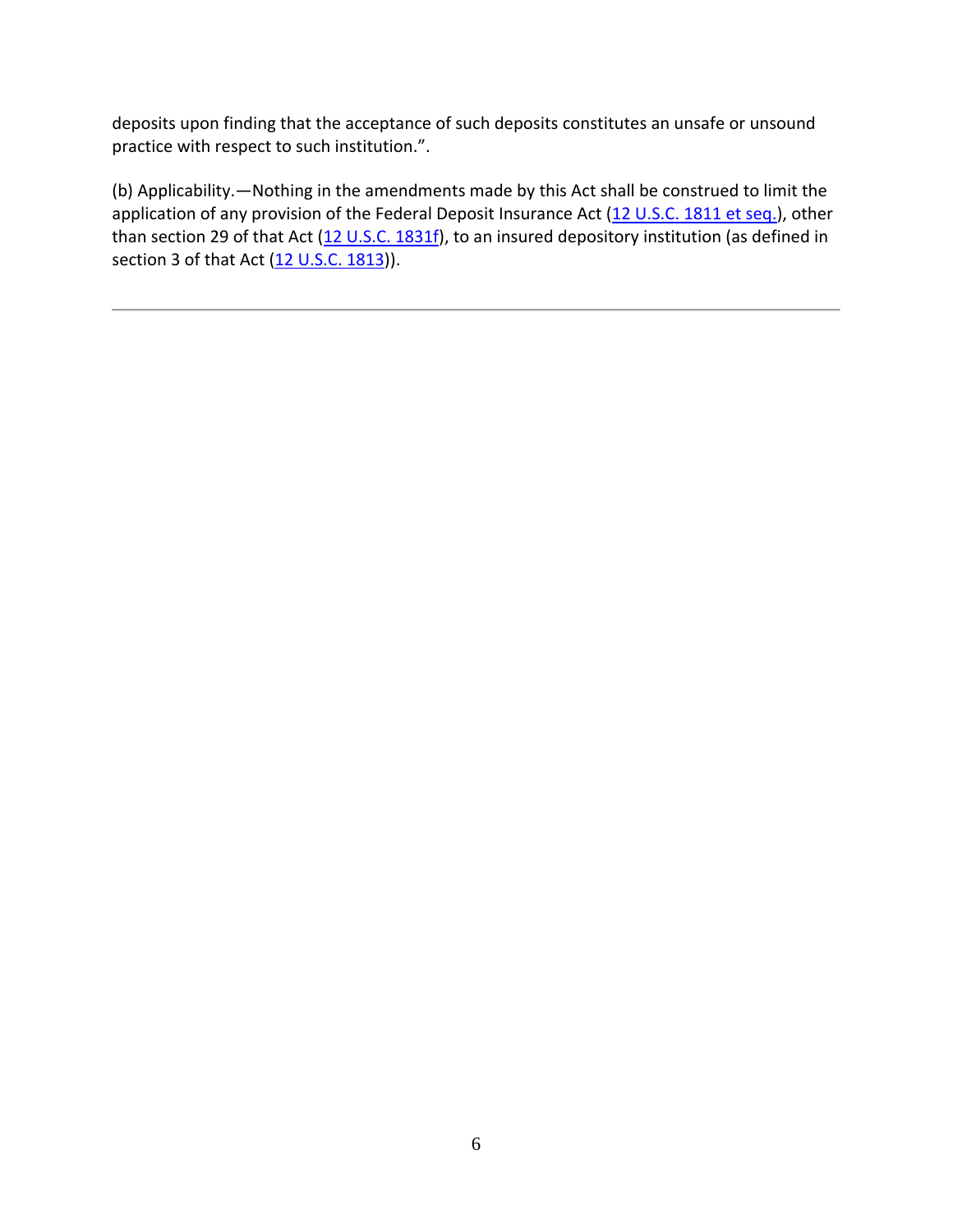#### **Attachment B**

## **PROPOSAL FOR PROMOTING ECONOMIC GROWTH CLARIFYING CRA TREATMENT FOR BANKS SUPPORTING CDFIS**

Community Development Financial Institutions (CDFIs) were first formally recognized by Federal policy makers in 1994 with passage of the Riegle Community Development and Regulatory Improvement Act 1994 (PL 103‐325; Codified to 12 USC 4701) that created the Community Development Financial Institutions (CDFI) Fund. The CDFI Fund is part of the U.S. Department of the Treasury. The CDFI sector has grown from less than 200 CFDIs in 1996 to 1,088 as of February 2017. The CDFI sector is highly diverse and includes 137 banks, 87 bank holding companies, 294 credit unions, 554 loan funds, and 16 venture capital funds. An entity must meet multiple tests to be certified as a CDFI, including demonstrating that at least 60% of its total activities are targeted to low income communities or low income or other underserved populations. Annually, CDFIs must file a report on their activities to maintain their certification status.

Despite 20+ years of strong performance and effectiveness in serving low income markets, CDFIs are not explicitly recognized under Community Reinvestment Act (CRA) in the same manner as Minority Depository Institutions (MDI) and Low Income Credit Unions. Today a bank is assured that providing support to an MDI or Low Income Credit Union will qualify for CRA consideration as part of an examination whether or not the entity is located within a bank's designated Assessment Area. By contrast, a bank providing similar support can only get CRA consideration if the CDFI is located in or substantially serving a bank's designated CRA assessment area. Further, field examiners have discretion on whether to count these activities or not; thus, creating uncertainty for banks about whether such activities are under consideration. This outcome is frustrating for both banks and CDFIs.

CDFI banks should be afforded the same consideration as MDIs or Low Income Credit Unions because the CDFI standard targeting service to LMI communities is far more stringent. For example, there are 157 MDIs ‐‐ of which only 36 meet the CDFI standard of targeting at least 60% of their lending into low income communities. In recent years, the National Credit Union Administration (NCUA) has significantly revised and relaxed the requirements for qualification as a Low Income Credit Union. Twenty years ago, less than 200 credit unions met this standard. Over the past few years, NCUA has changed the requirements and now fully one‐third (2,000+) of all credit unions qualify. By contrast, only 294 credit unions (4.5% of the sector) meet the more stringent CDFI requirements.

**RECOMMENDATION: CDBA strongly recommends that investments in CDFIs receive the same treatment under CRA as those investments made in Minority Depository Institutions (MDIs) and Low Income Credit Unions.**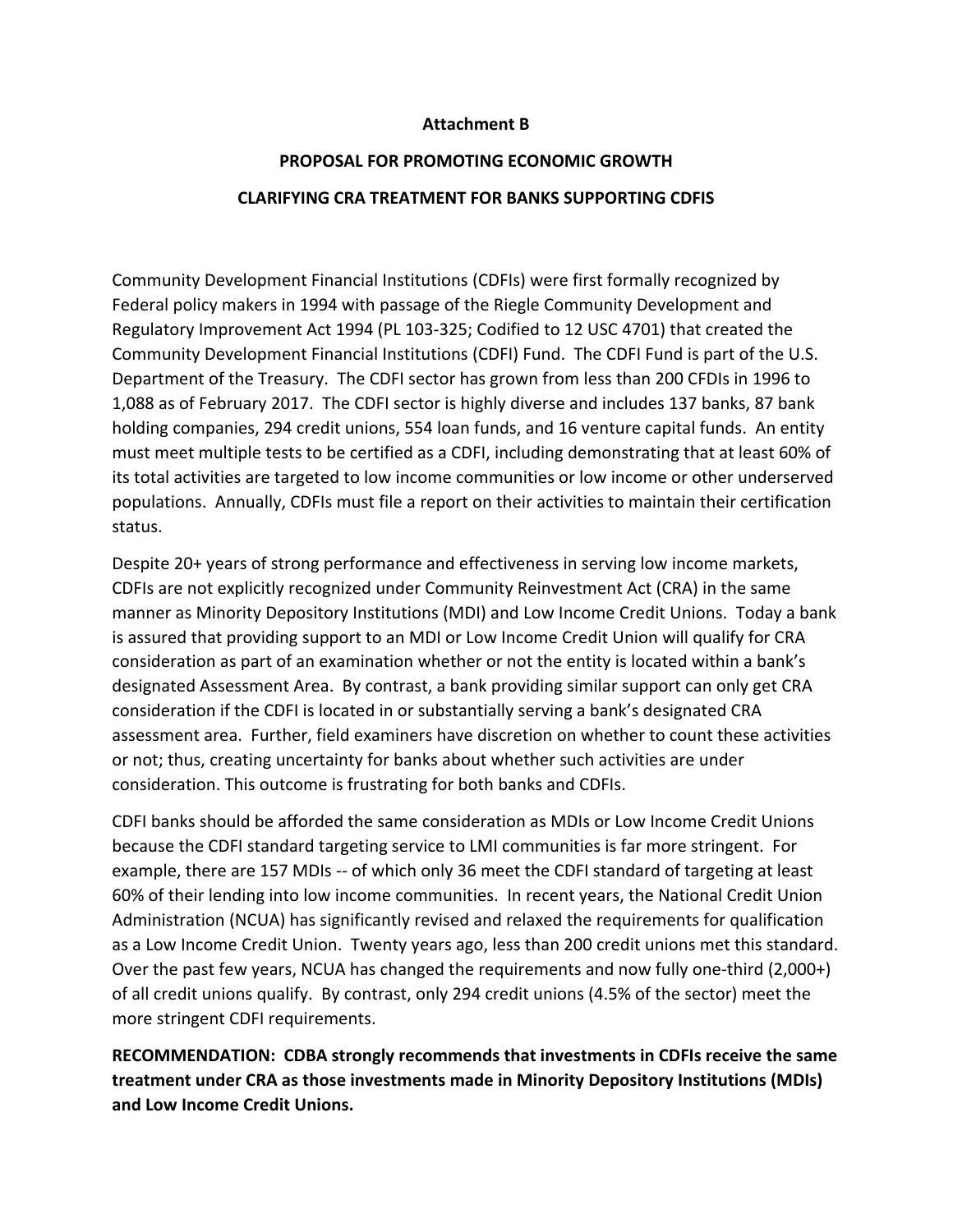Proposed Legislative Language:

HOUSING AND COMMUNITY DEVELOPMENT ACT OF 1977 (TITLE VIII):

*Section 804 of 12 U.S.C. 2901* is amended in subsection (b) by:

- (1) striking "and" after "women‐women‐owned financial institutions" and adding ","
- (2) inserting "and Community Development Financial Institutions as that term is defined in 12 USC 4701(5)" after "low income credit unions"

Proposed Change as it would appear (changes italicized):

(b) MAJORITY‐OWNED INSTITUTIONS.‐‐In assessing and taking into account, under subsection (a), the record of a nonminority‐owned and nonwomen‐owned financial institution, the appropriate Federal financial supervisory agency may consider as a factor capital investment, loan participation, and other ventures undertaken by the institution in cooperation with minority‐ and women‐owned financial institutions and low‐income credit unions *and Community Development Financial Institutions as that term is defined in 12 USC 4701(5)* provided that these activities help meet the credit needs of local communities in which such institutions and credit unions are chartered.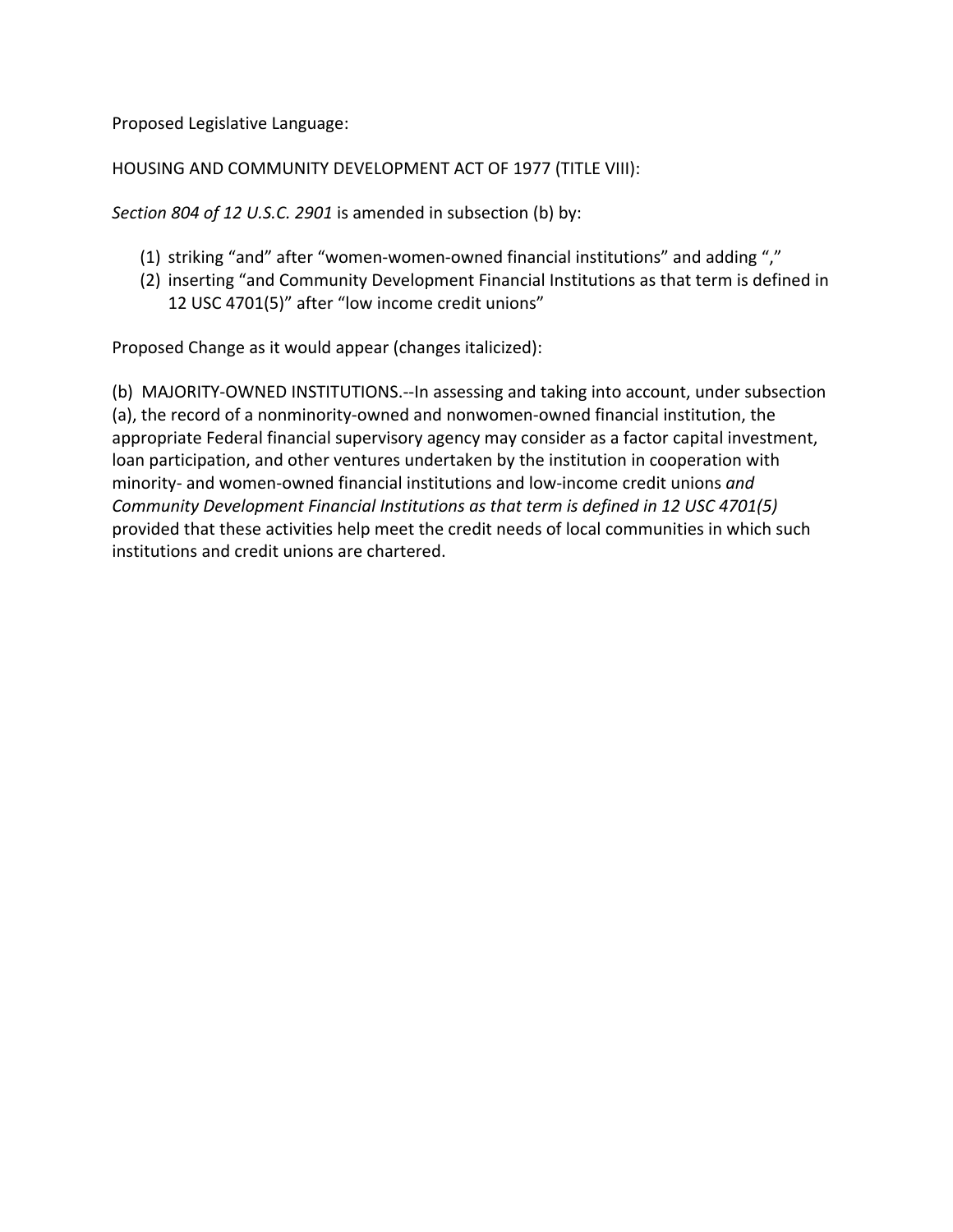#### **Attachment C**

#### **PROPOSAL FOR PROMOTING ECONOMIC GROWTH**

### **LEVELING THE PLAYING FIELD FOR REGULATED CDFIs & DIVERSIFYING THE CDFI FUND'S AWARD PROCESS**

Background: Authorized in 1994, the US Treasury Department's Community Development Financial Institutions (CDFI) Fund provides capital to financial institutions with a primary mission of community development as a strategy to address "critical social and economic problems arising in part from the lack of economic growth, people living in poverty, and the lack of employment and other opportunities. Over the past 20 years, the CDFI Fund has done a highly effective job in allocating \$2.44 billion to Community Development Financial Institutions (CDFIs) serving distressed urban and rural communities across the nation. Such funding has enabled CDFIs to provide access to capital and financial services to millions that will not otherwise be served.

Problem: When the CDFI Fund was created, the legislative record clearly indicates that Congress intended for the CDFI Program to serve all sectors of the highly diverse CDFI industry, including regulated banks and credit unions, and unregulated nonprofit loan funds and venture capital funds. The CDFI Program's evaluation process combines this highly diverse group of institutions into a single applicant pool. Funding decisions are based on scored and ranked applications.

The application and review process have numerous elements that create unintended – but real – bias that plays to the strengths of the unregulated CDFIs. Placing the highly diverse organizations with different operating environments into a single applicant pool elevates the bias. The industry includes strong, impactful CDFIs across all sectors. Yet, over two decades, the "one‐size‐fits‐all" evaluation process results in an imbalanced distribution of resources as illustrated in Chart 1. CDFI Fund officials acknowledge this challenge, yet report they cannot change the evaluation process to accommodate the CDFI subsector differences without a clearer legislative directive from Congress.

Many distressed communities across the United States do not have CDFIs – most notably rural communities. Organizing a de novo CDFI is challenging and requires resources that many low‐ income communities do not have. Most of these communities, however, do have community banks and/or credit unions that are deeply committed to their communities and may be able to qualify and/or become a CDFI. The CDFI Program's evaluation process discourages these regulated institutions from seeking certification or participating in its programs because the prospects for successfully competing for resources is low.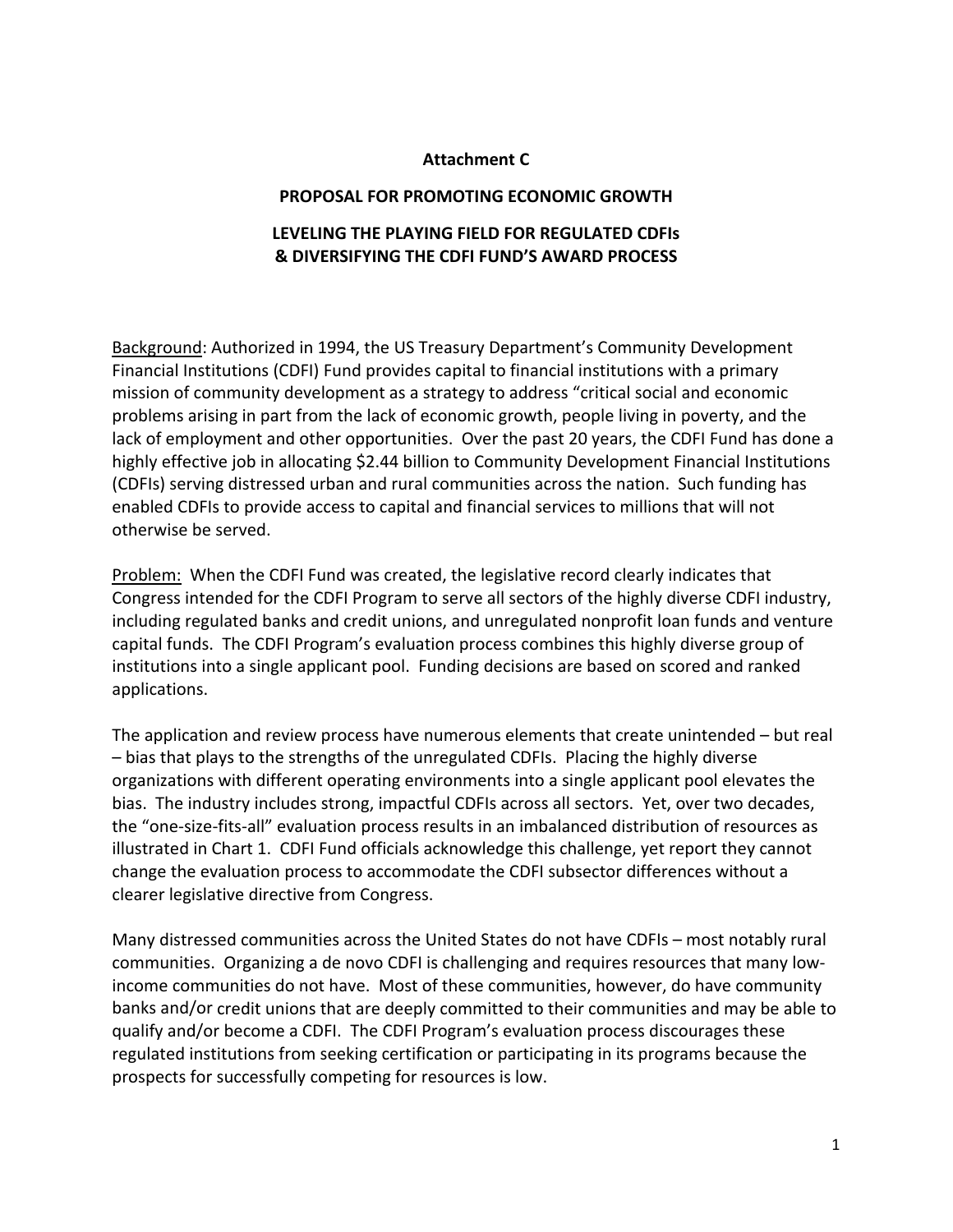As of February 2016, there were 137 CDFI banks with 87 CDFI bank holding companies, and 294 CDFI credit unions certified by the CDFI Fund. Collectively, these institutions represent approximately 89% of the total assets of the entire CDFI sector. Over 1996‐2016, CDFI banks and credit unions have only received 6% and 11%, respectively, of the total CDFI Program awards. By contrast, nonregulated loan funds received 81% of all funds (but represent only half of all CDFIs and 11% of the total assets of the industry). To fulfill Congressional intent, it is important for the CDFI Fund to serve the entire CDFI industry – not just one subsector.

| <b>CDFI Program Awards By CDFI Sector</b> |                              |            |                      |               |                            |               |
|-------------------------------------------|------------------------------|------------|----------------------|---------------|----------------------------|---------------|
| Chart 1                                   | <b>CDFI Industry</b>         |            | <b>CDFI Industry</b> |               | <b>CDFI Program Awards</b> |               |
|                                           | by Number                    |            | by Sector Share      |               | (Note 2)                   |               |
| CDFI by                                   | <b>Number</b>                | % of CDFIs | Total                | % of CDFI     | <b>Total</b>               | % of CDFI     |
| <b>Type</b>                               | @2/28/2017                   |            | <b>Assets</b>        | <b>Assets</b> | awards                     | Program       |
|                                           |                              |            | (note 1)             |               | 1996-2016                  | <b>Awards</b> |
| <b>Bank &amp;</b>                         | 244                          | 21%        | \$46.6               | 33%           | \$122.8                    | 6%            |
| <b>Bank</b>                               | $(136$ banks;                |            | billion              |               | million                    |               |
| <b>Holding</b>                            | 87 bank holding<br>companies |            |                      |               |                            |               |
| Company                                   |                              |            |                      |               |                            |               |
| <b>Credit</b>                             | 294                          | 27%        | \$80.4               | 57%           | \$250                      | 11%           |
| <b>Union</b>                              |                              |            | billion              |               | million                    |               |
| <b>Loan Fund</b>                          | 554                          | 51%        | \$14.2               | 10%           | \$1.8                      | 81%           |
|                                           |                              |            | billion              |               | billion                    |               |
| <b>Venture</b>                            | 16                           | 1%         | \$208                | Less than     | 38 million                 | 2%            |
| <b>Fund</b>                               |                              |            | million              | 1%            |                            |               |
| <b>Total</b>                              | 1,088                        | 100%       | \$141.4              | 100%          | \$2.44                     | 100%          |
|                                           |                              |            | billion              |               | billion                    |               |

*Note 1: Data for banks and credit unions based on Q4 2016 actual data as reported by FDIC and NCUA. No standardized or publicly available reporting system available for nonregulated CDFIs; January 2016 estimates provided by the CDFI Fund.* 

*Note 2: Source is CDFI Fund. Chart above reflects funding for only CDFI Program because only CDFIs are eligible to apply. Congress intended for this program to build the capacity of the entire CDFI sector, including CDFI banks and credit unions. The chart does not include the New Market Tax Credit (NMTC) Program, Bank Enterprise Awards (BEA) Program and Capital Magnet Programs because these initiatives are designed to achieve different program goals and eligibility includes CDFIs and non‐CDFIs.* 

Proposed Legislative Language Amendment

12 USC 4706(b) is amended by: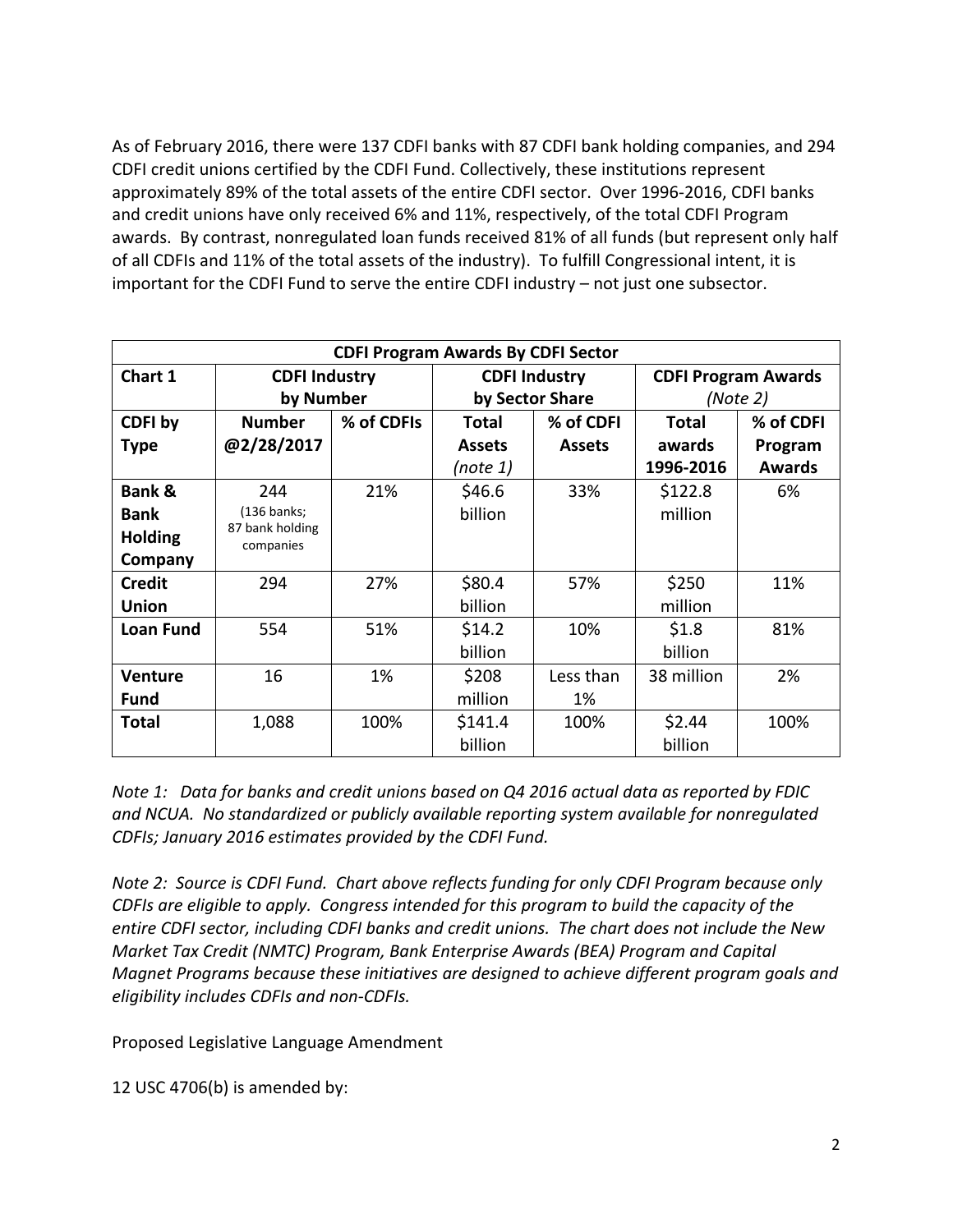"(1) inserting "and Institutional" after "Geographic"

"(2) striking the period after "areas" and adding "and diverse applicants by institution type, which shall include all types of Insured Community Development Financial Institutions as defined by 12 USC 4702(c((13) and non‐insured Community Development Financial Institutions*."*

Proposed Change *(changes italicized)*

(b) Geographic and *Institutional D*iversity

 In selecting applicants for assistance, the Fund shall seek to fund a geographically diverse group of applicants, which shall include applicants from metropolitan, nonmetropolitan, and rural areas *, and diverse applicants by institution type, including all types Insured Community Development Financial Institutions as defined 12 USC 4702(c)(13) and non‐insured Community Development Financial Institutions in proportion to their participation in each application funding round".*

Recommended Accompanying Report Language: Congress directs the CDFI Fund to ensure that its CDFI Program evaluation process results in a diverse group of awardees by institutional type, including Insured Community Development Financial Institutions that are banks and credit unions and non‐insured CDFIs that is proportional to the applicant pool for each funding round.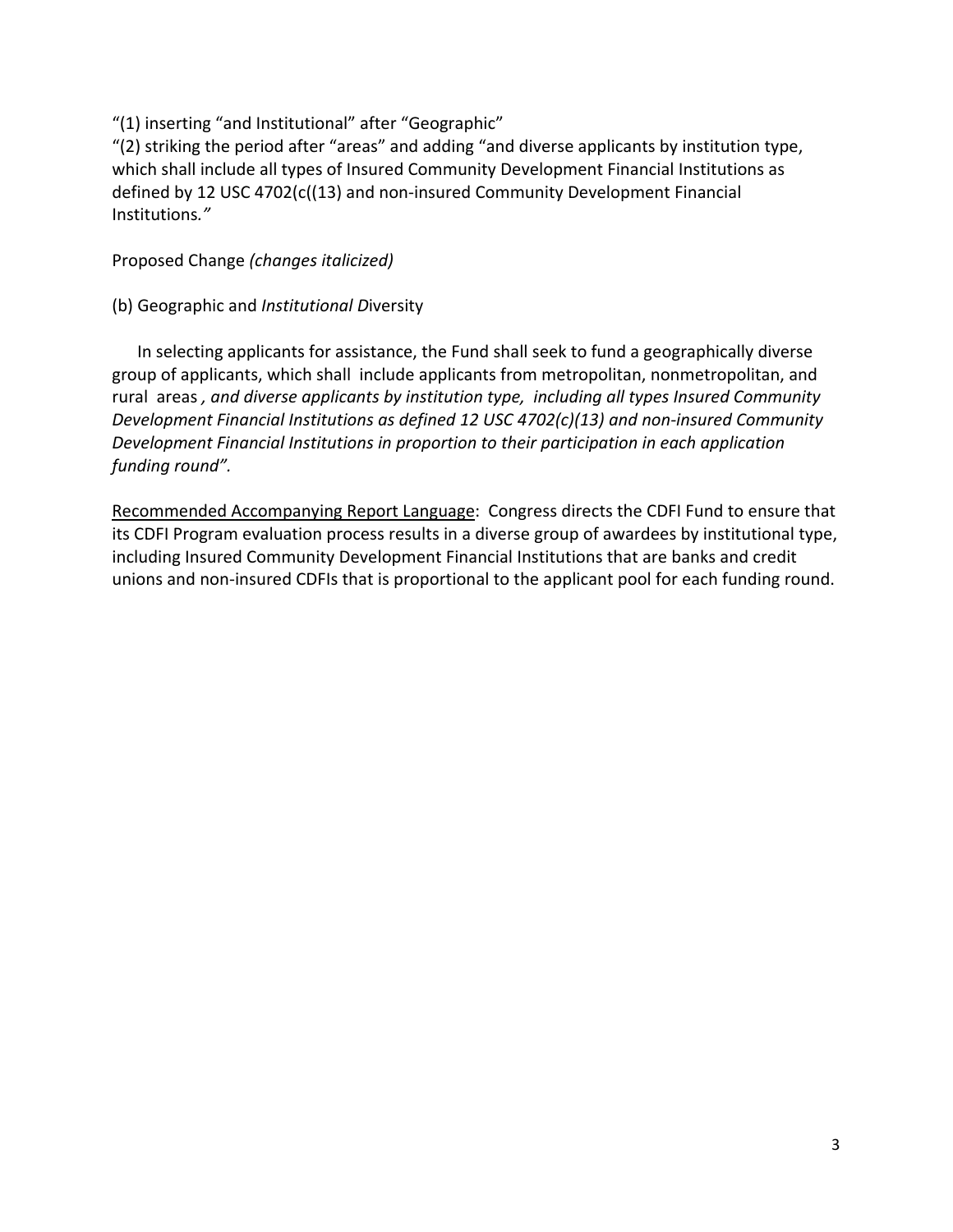

**CDFI Certification History by Industry 1996‐2006** \*Note 1

\* Note 2

**CDFI Program Allocation by Industry 1996‐2006**